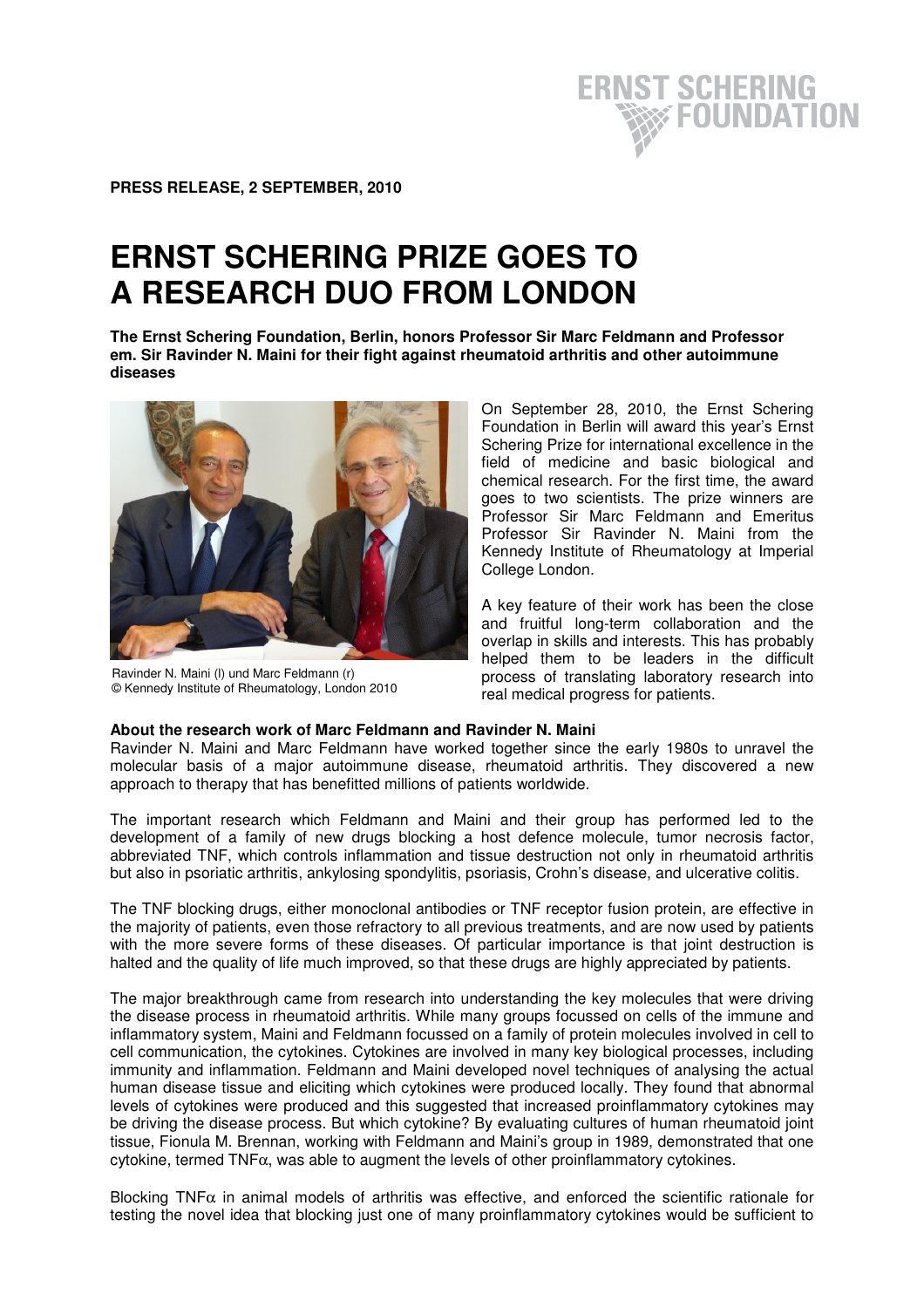

**ERNST SCHERING** 

**EQUNDATION** 

Maini and Feldmann were also leaders in all the trials that led to the registration of this first TNF blocker, thus not only initiating the hypothesis but establishing it in the laboratory and verifying it in the clinic, all the way to approval by the regulatory authorities in Europe and the United States. It is truly unusual for scientists to be so deeply involved in the whole therapeutic path, and to see it through to completion.

The work of the two London professors laid the foundation for five now approved anti-TNF drugs – etanercept (1998), infliximab (1999), adalimumab (2002) and more recently certolizumab and golimumab (2009). Their work has also led to the understanding of the importance of a new branch of medical treatment, anti-cytokine therapy. This explores the blockade of other cytokine messengers, for example IL-6 and IL-17. The medical and subsequently commercial success of TNF blockade has led to a change of strategy in pharmaceutical companies, which despite ignoring them previously now recognize monoclonal antibodies and related proteins as a major source of therapeutics.

#### **About Marc Feldmann**

Professor Sir Marc Feldmann was born in Lvov, Poland, near the Russian border, to a Jewish family who moved to France immediately after the war and then to Australia, where he was educated in medicine at the University of Melbourne, prior to getting his PhD in Immunology at the famous Walter and Eliza Hall Institute of Medical Research, under the supervision of Sir Gus J.V. Nossal. As a postdoc he moved to London to work with Avrion Mitchison at the ICRF Tumour Immunology Unit and became Professor of Immunology at the University of London in 1986 after moving to the Kennedy Institute of Rheumatology. His research career focussed initially on cell interactions and their mediators, and the role of these mediators, cytokines, in autoimmune disease. Professor Feldmann succeeded Professor Maini as director of the KIR in 2002, and in recent years has been busily exploring with colleagues the role of cytokines in other important life threatening diseases of the heart and brain. The discovery of anti-TNF therapy has led to scientific recognition with election to the Royal Society (UK) and the Australian Academy of Sciences, and the European Inventor of the Year award (2007). Together, Profs. Maini and Feldmann have previously won a series of international prizes, including the Crafoord Prize of the Royal Swedish Academy (2000), the Lasker Clinical Medical Research Award (2003), and the Dr. Paul Janssen Award (2008).

#### **About Ravinder N. Maini**

Emeritus Professor Sir Ravinder N. Maini was born in 1937 in Ludhiana in the Punjab region of India but has lived most of his life in the UK. After his natural sciences bachelor's degree at Sidney Sussex College, Cambridge, and medical training in London, he worked for four decades as a clinical scientist-physician at the Kennedy Institute of Rheumatology and in London hospitals (1962-2002). In the late 1960s, in Dudley Dumonde's laboratory, he was an early researcher in defining messenger molecules released by human lymphocytes which mediated immunological reactions. Thereafter he combined immunological laboratory research with clinical practice throughout his career. In 1979 he was appointed as Professor of Immunology of Rheumatic Diseases at the Charing Cross and Westminster Medical School and simultaneously as Head of the Laboratory Division of Clinical Immunology at the Kennedy Institute of Rheumatology. In 1990 he became Scientific Director at the Kennedy Institute of Rheumatology; from August 2000 until September 2002 he headed the Institute upon its merger with Imperial College, London. From November 2002 until his retirement from clinical practice in 2007, he was Emeritus Honorary Consultant Physician at Charing Cross Hospital and Hammersmith Hospitals Trust, London. Since November 2002 he has been Emeritus Professor of Rheumatology at the Imperial College London. For his scientific contributions Maini has received prestigious prizes, many shared with Feldmann, was elected to the Royal Society (UK) and was knighted in 2003 by Her Majesty Queen Elizabeth II.